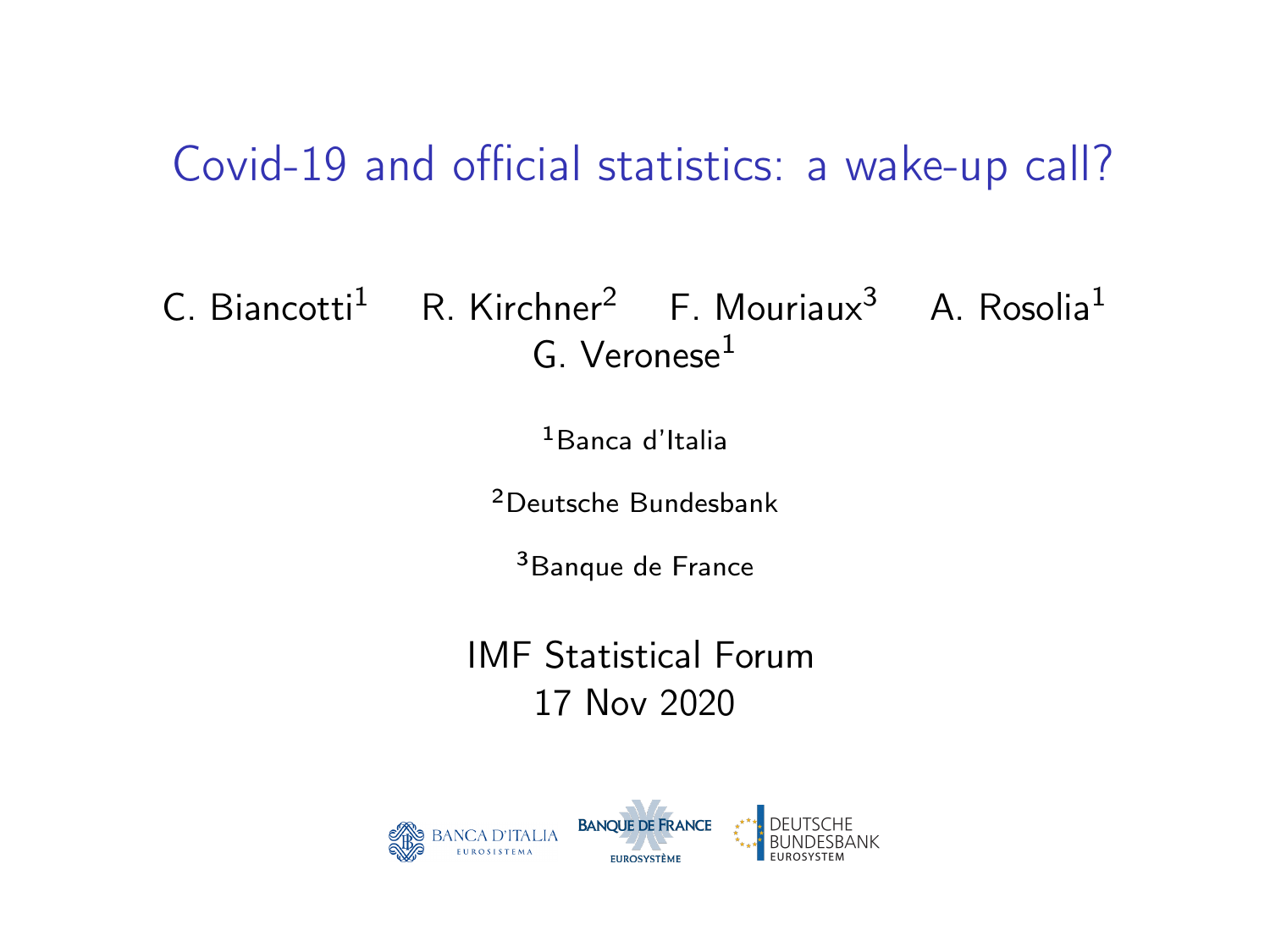#### Key messages

Covid-19 pandemic:

- $\triangleright$  tested the official statistics production-chain
- $\triangleright$  boosted demand for broader and more timely statistics
- $\triangleright$  met also thanks to "alternative" data sources

a challenge to the salience of official statistics for society, in times of radical change...

so to face the next global crisis:

- build a new data access and sharing framework to lever effectively on public and private data
- promote international and interdisciplinary cooperation in statistical production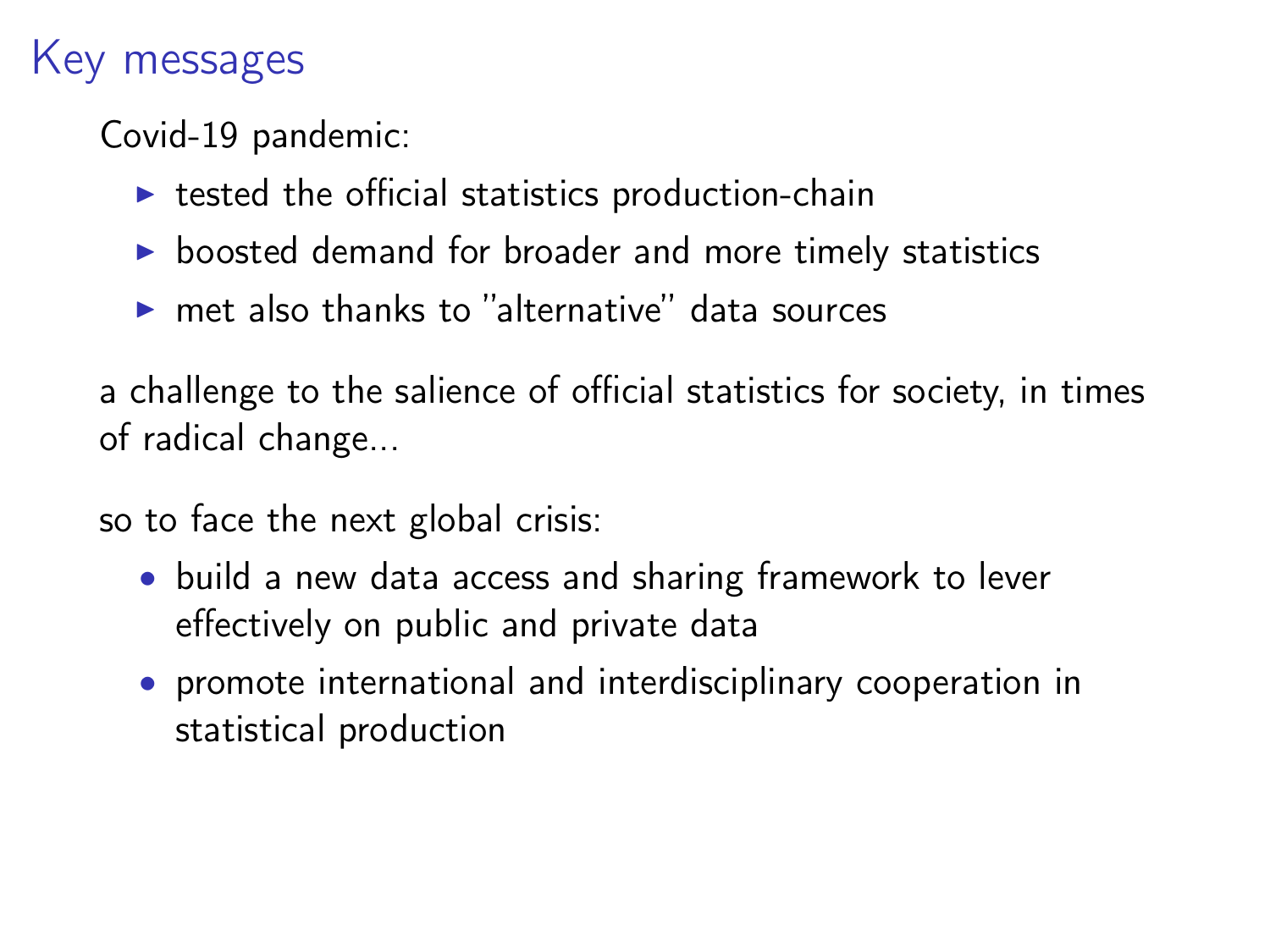# Covid triggers heightened demand for statistics at large

- $\triangleright$  in the pandemic micro and macro outcomes intertwined with health ones
- $\blacktriangleright$  marked increase in [uncertainty](#page-17-0)
- $\blacktriangleright$  unprecedented demand for information on:
	- $\blacktriangleright$  timely and ...
	- $\triangleright$  broad and genuine picture of developments on the ground
	- $\rightarrow$  pandemic not only outpaces conventional statistics,
	- but it also reveals large information gaps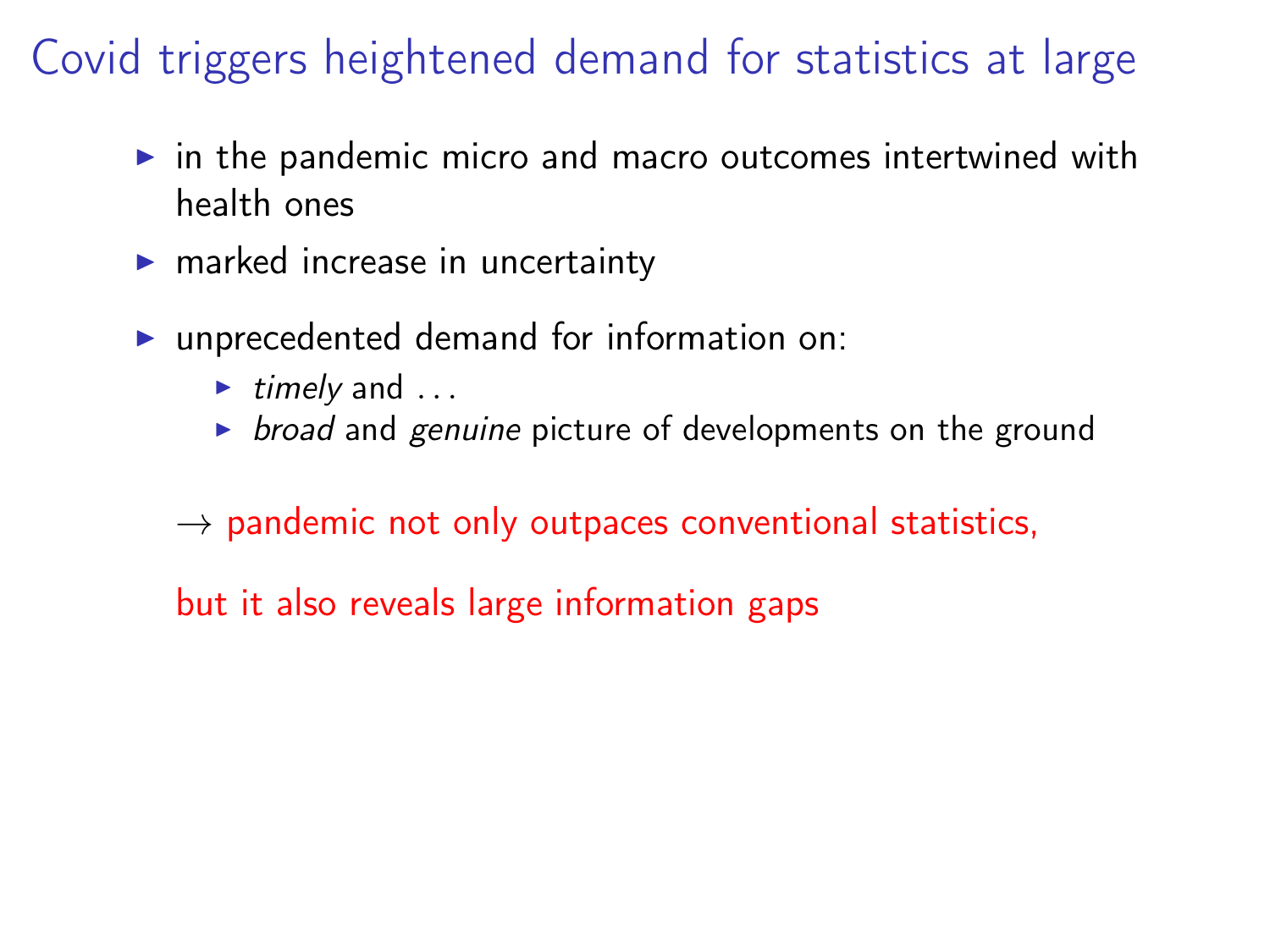# Proliferation of alternative, unconventional data

Previously less known statistics come to the fore, tapped from several sources:

- $\blacktriangleright$  digital platforms
- $\blacktriangleright$  mobile network or payment operators
- $\blacktriangleright$  sea/air/land traffic operators
- $\blacktriangleright$  utility companies
- $\blacktriangleright$  private data-brokers

Their salience for decision makers at large is boosted,

with daily media coverage amplifying their visibility

 $\rightarrow$  a cacophony of signals on the state of the economy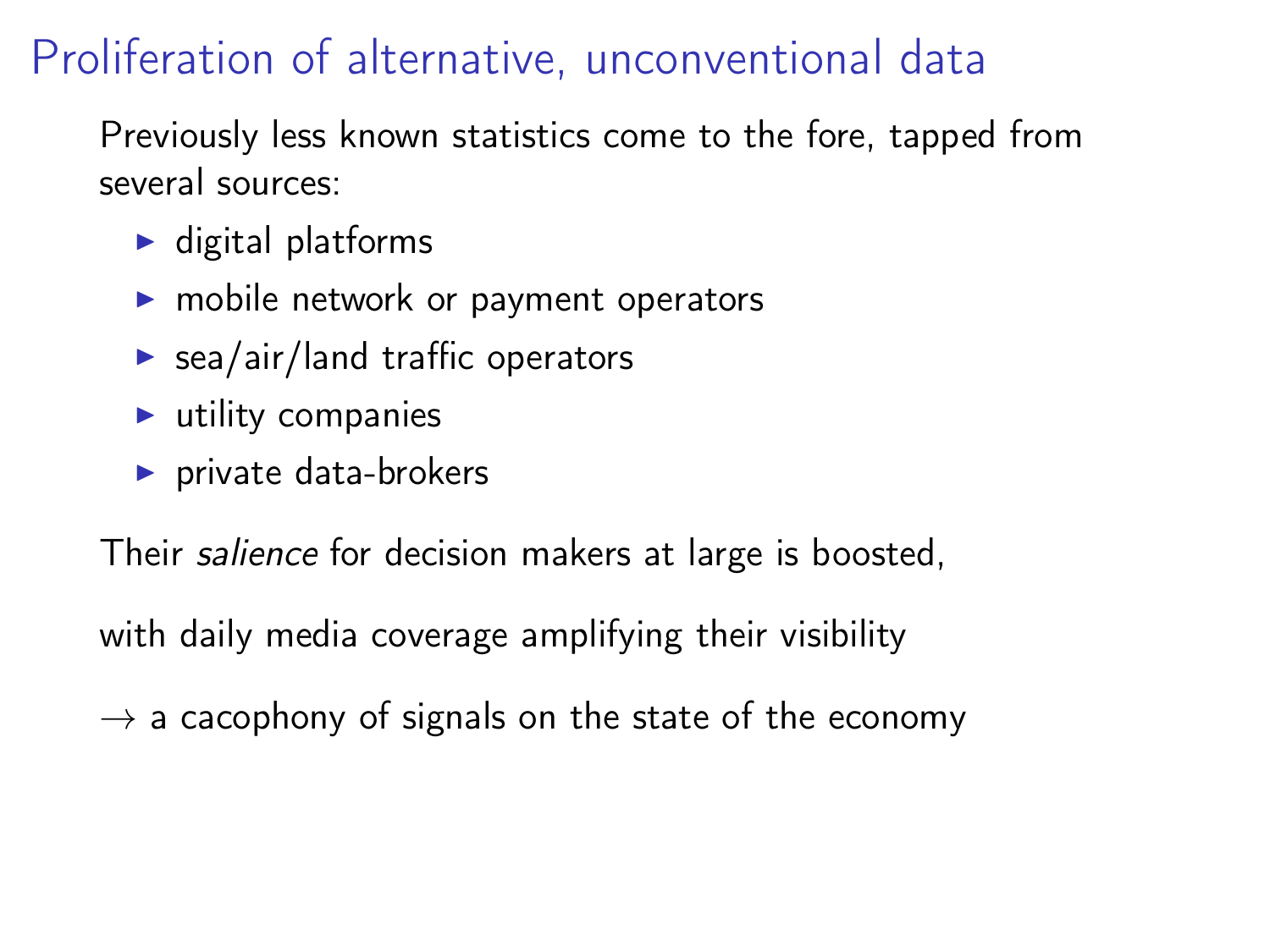#### Central banks are intensive data users

In the performance of their monetary policy and financial stability tasks

CB routinely analyze information on several fronts:

- $\triangleright$  wage and price developments
- $\blacktriangleright$  real sector
- $\blacktriangleright$  financial sector
- $\rightarrow$  Covid-19 added a new front: health related statistics

e.g. forecast scenarios are conditioned on paths for epidemiological outcomes, which hinge on reliable and timely health statistics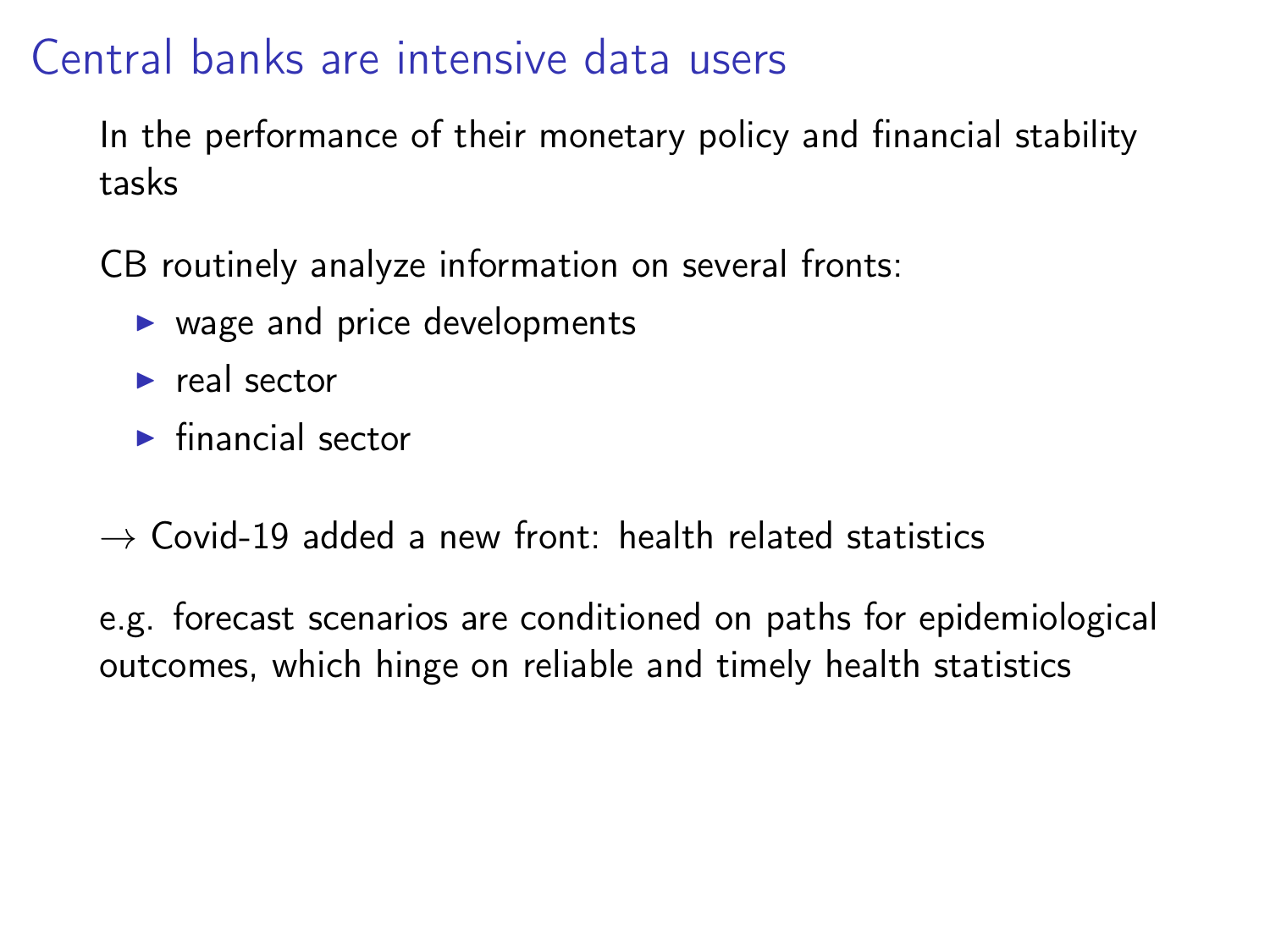# Supply disruptions also in the EU

Disruptions in data flow tested the resiliency of statistical value chains,

- $\triangleright$  beyond NSOs, which faced difficulties to collect info from reporting agents
	- $\triangleright$  consumer price indices
	- $\blacktriangleright$  business and household surveys
	- $\blacktriangleright$  ...
- $\triangleright$  also Central Banks, had to cope to ensure delivery of
	- $\blacktriangleright$  balance of payments statistics
	- $\blacktriangleright$  household and business surveys
	- $\blacktriangleright$  less so for banking, monetary and financial statistics (reporting obligations helped)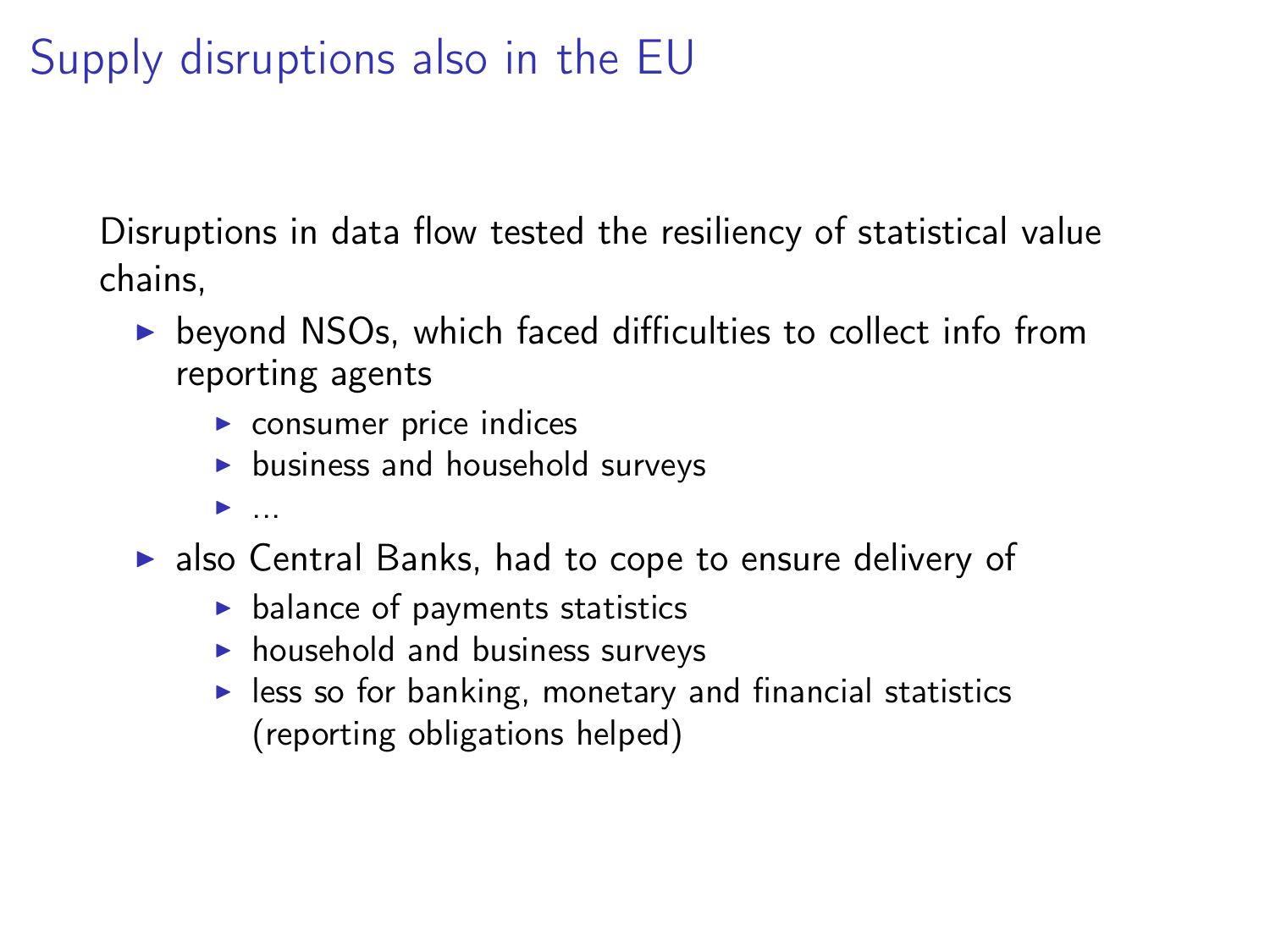#### Lessons from the crisis

Facing unprecedented crisis, public and private decision makers realize they need more information:

- $\blacktriangleright$  not only more timely
- $\blacktriangleright$  but also new data domains (epidemiological, social distancing, mobility)

Odd, considering massive data produced in digital world

- in the public perimeter and
- but more so in the private perimeter

on firms, humans, machines, ... the natural system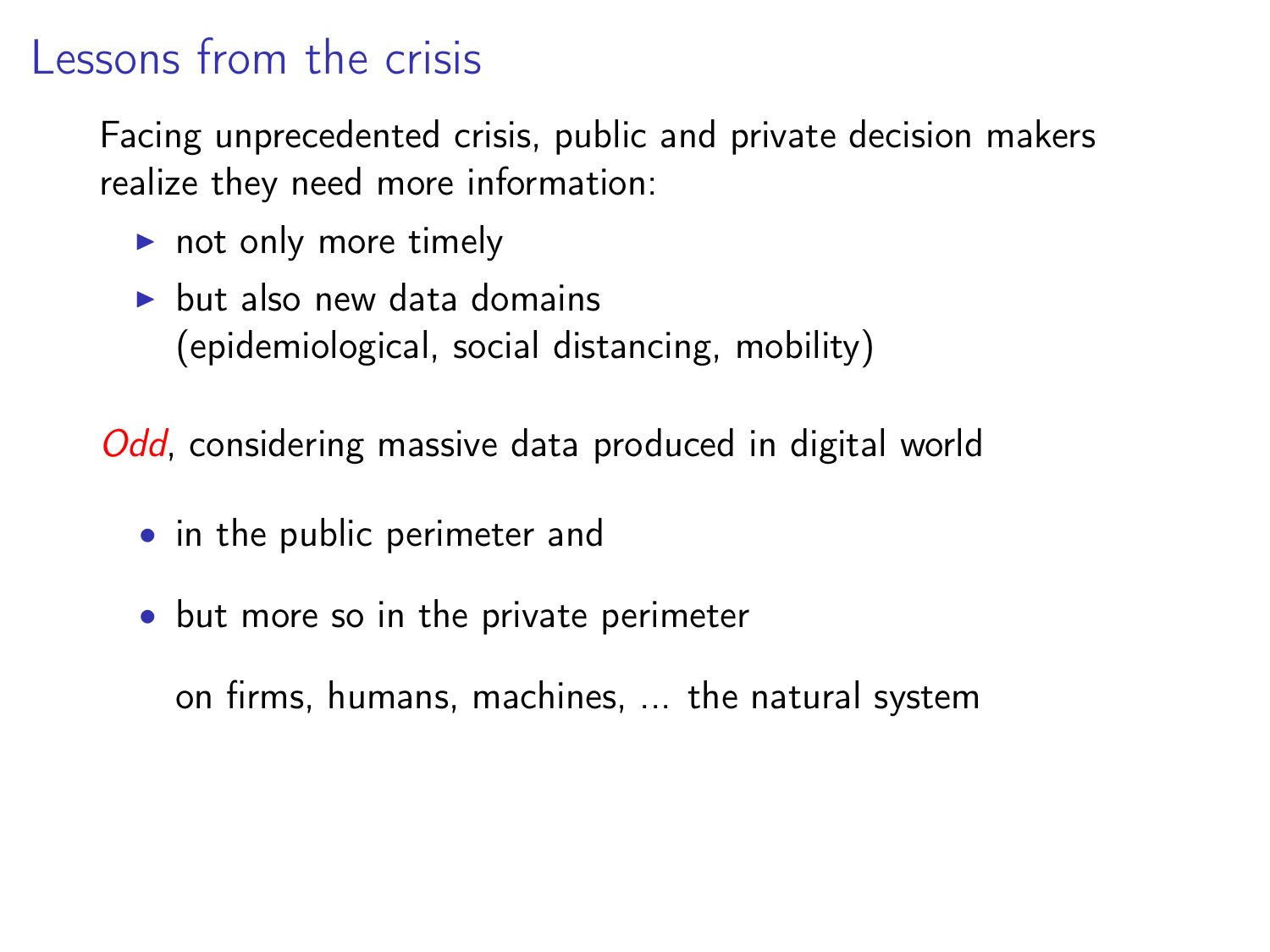# Public perimeter: benefits still to be fully reaped

Why?

- 1. legal barriers: statutory or privacy requirements
- 2. limited and rigid exchanges (e.g. between administrations and the NSOs/CBs)
- 3. data not immediately serviceable for statistical production
- 4. broader interest of data at hand not well understood: poor management of the data reinforces limited re-usability
- 5. administrative capacity and IT diffusion

This is not a new problem ...it just became concrete in the crisis (e.g. hospitals ICU capacity, patients age profile, etc.)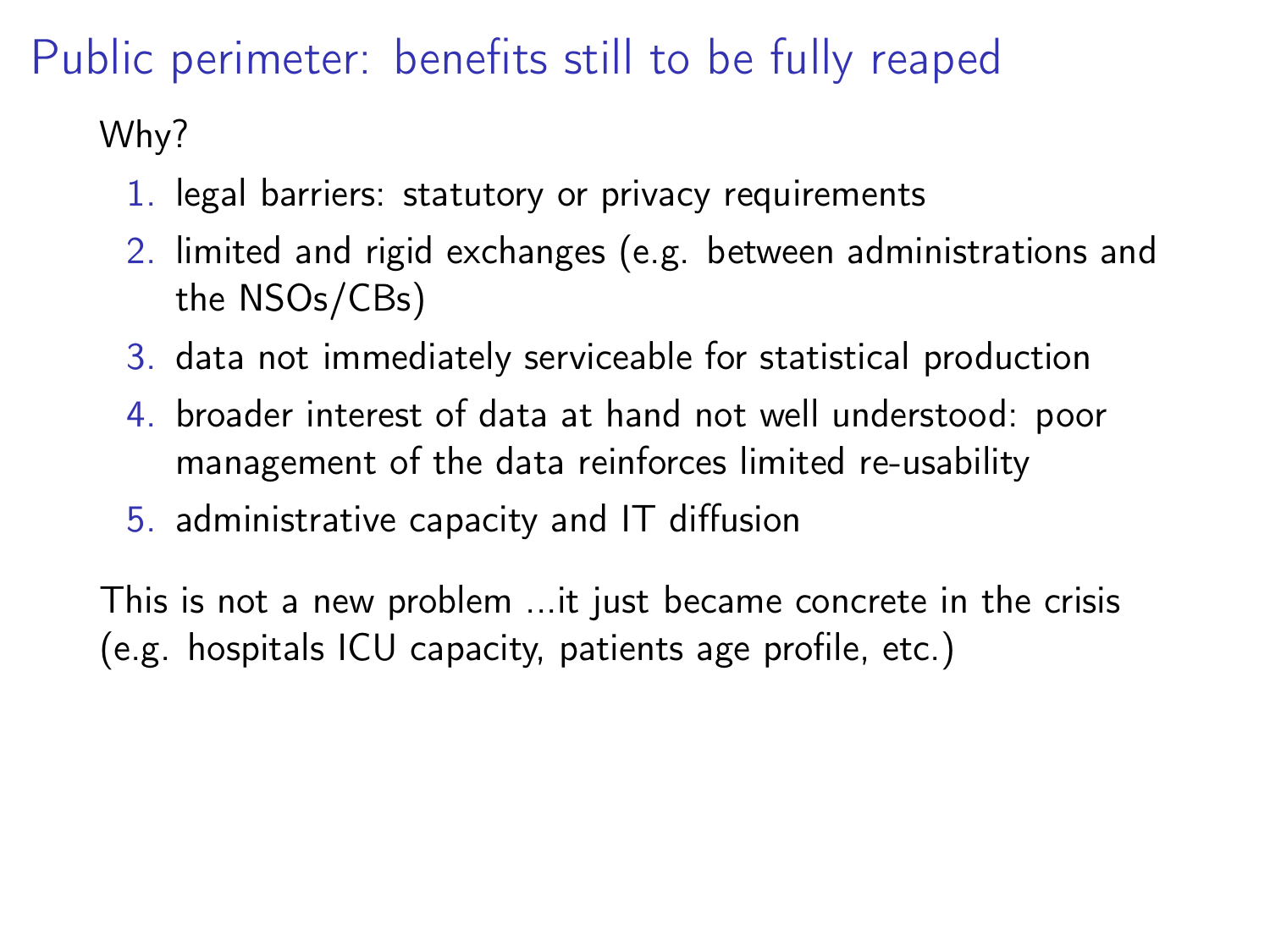### Private data: benefits from access can be substantial

Official statistics can gain salience by levering on the many dimensions of information collected in the private perimeter:

- $\triangleright$  increase scope and breadth of their insights
- $\blacktriangleright$  increase timeliness and relevance
- $\blacktriangleright$  lower administrative burden of official surveys
- $\triangleright$  and greatest societal value can be derived from reusing and combining otherwise separate datasets

but, lack of clarity on data ownership remains a major hurdle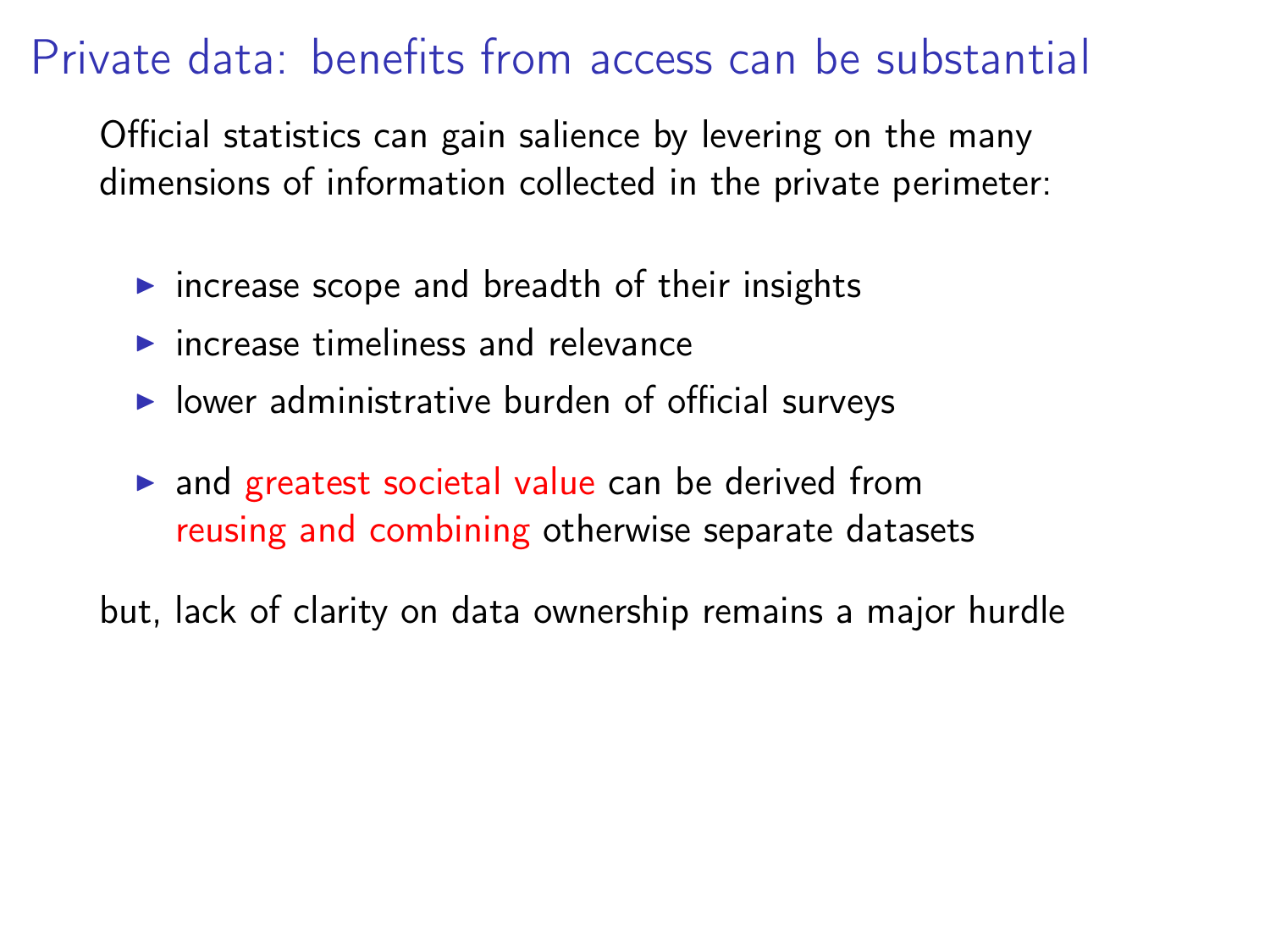#### Examples from access to private sector data

implemented before and in response to Covid by statistics producers in the EU:

- <span id="page-9-0"></span> $\blacktriangleright$  Eurostat agreement with Airbnb, Booking, Expedia and Tripadvisor: to access data on short-term accommodations
- $\triangleright$  Bundesbank analyses packaged tours prices using IT private provider
- $\triangleright$  Banque de France gauges household consumption and business output using electricity consumption and credit card data
- ► Banca d'Italia tapped mobile operators data for BoP items on travel expenditures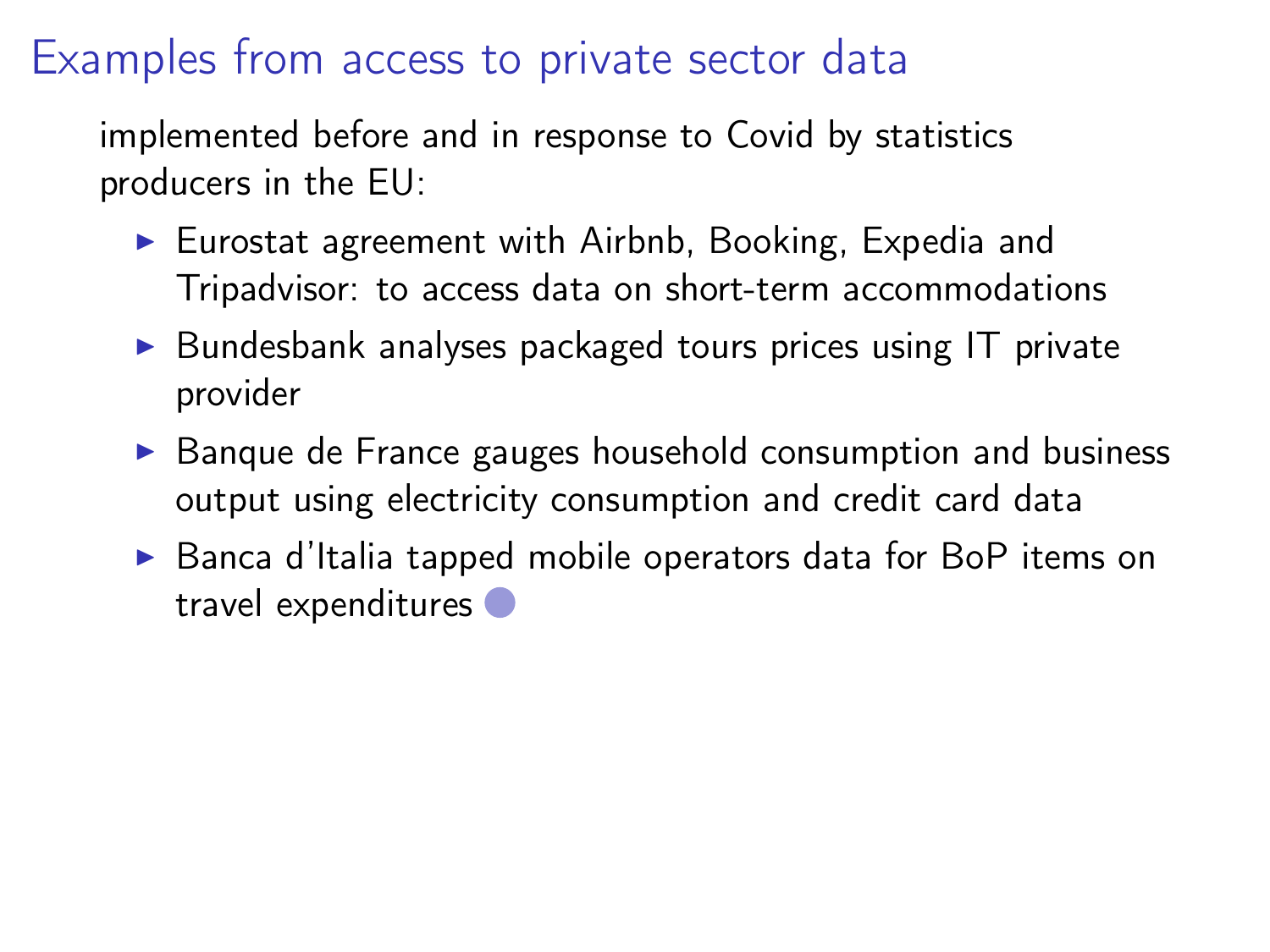#### But access is still minimal compared to the actual troves

Legal initiatives fostering more data sharing can help, international, regional and national ones:

- $\triangleright$  Can bring in the public interest of statistical offices and central bank statistics to bear
- $\blacktriangleright$  Improve B2G and G2G data relations
- $\triangleright$  Sustainable partnerships for coordinated flows of high quality data to inform the policy-making
- $\triangleright$  The EU strategy on data provides a first-mover example
	- $\triangleright$  to enhance trust in the pooling and lower transaction costs linked to the data sharing
	- $\triangleright$  EU statistical producers: can contribute to the organization new data ecosystems, where pooled data are used for public interest
	- $\triangleright$  to enhance users access to these ecosystems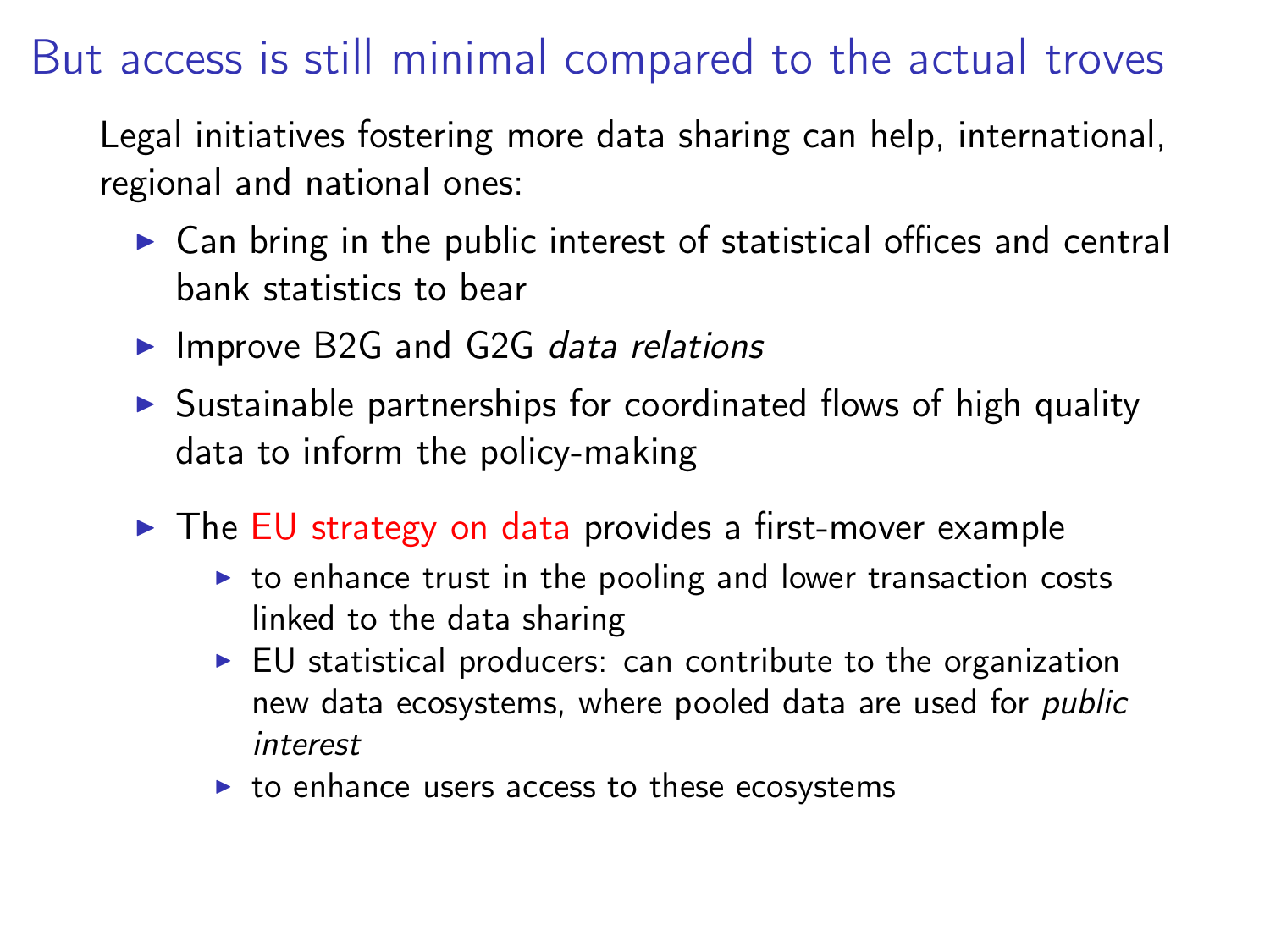just like with the global financial crisis, we will hopefully be ready with statistical production to face next pandemic ...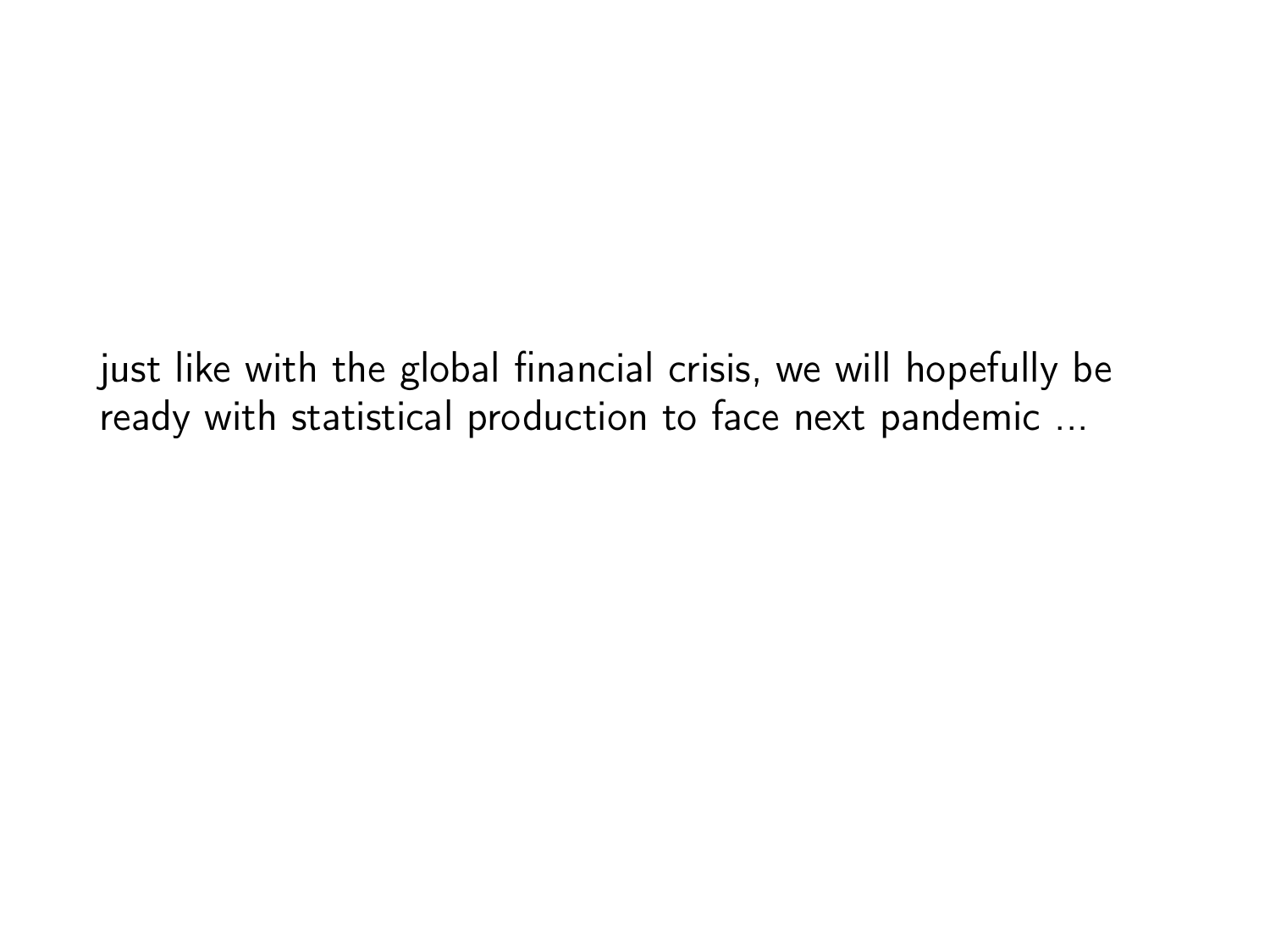#### but the next serious testing ground may not be a pandemic

Take one: climate change and extreme sea-level events



To assess implications and design policy response,

many data domains needed: oceanographic, demographic and economic info on areas affected, linkages to areas indirectly impacted... How to tap sources and combine all these datasets? Who holds them? What about a second wave?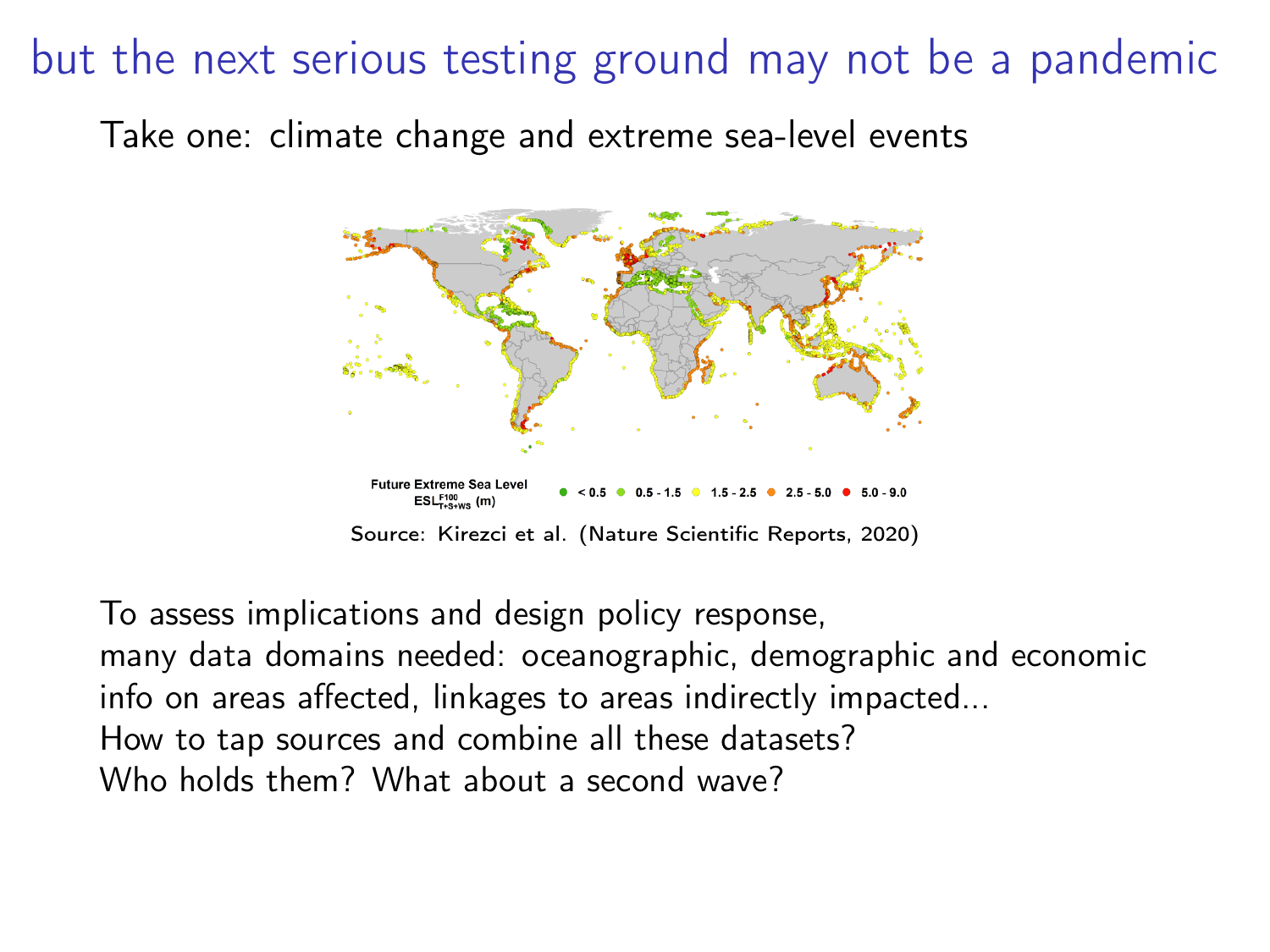# International and Interdisciplinary frameworks

The pandemic has already stimulated notable examples of international cooperation in data sharing

- $\triangleright$  [Our World in Data](https://ourworldindata.org/) by University of Oxford: essential for Covid-19 international statistics, from deaths, to cases, testing,...
- ▶ [Oxford Covid-19 Government Response Tracker:](https://www.bsg.ox.ac.uk/research/research-projects/coronavirus-government-response-tracker) global indicators on government response across 180 countries responses
- $\triangleright$  [Development Data Partnership:](https://datapartnership.org/) consortium founded by the World Bank, IMF and IADB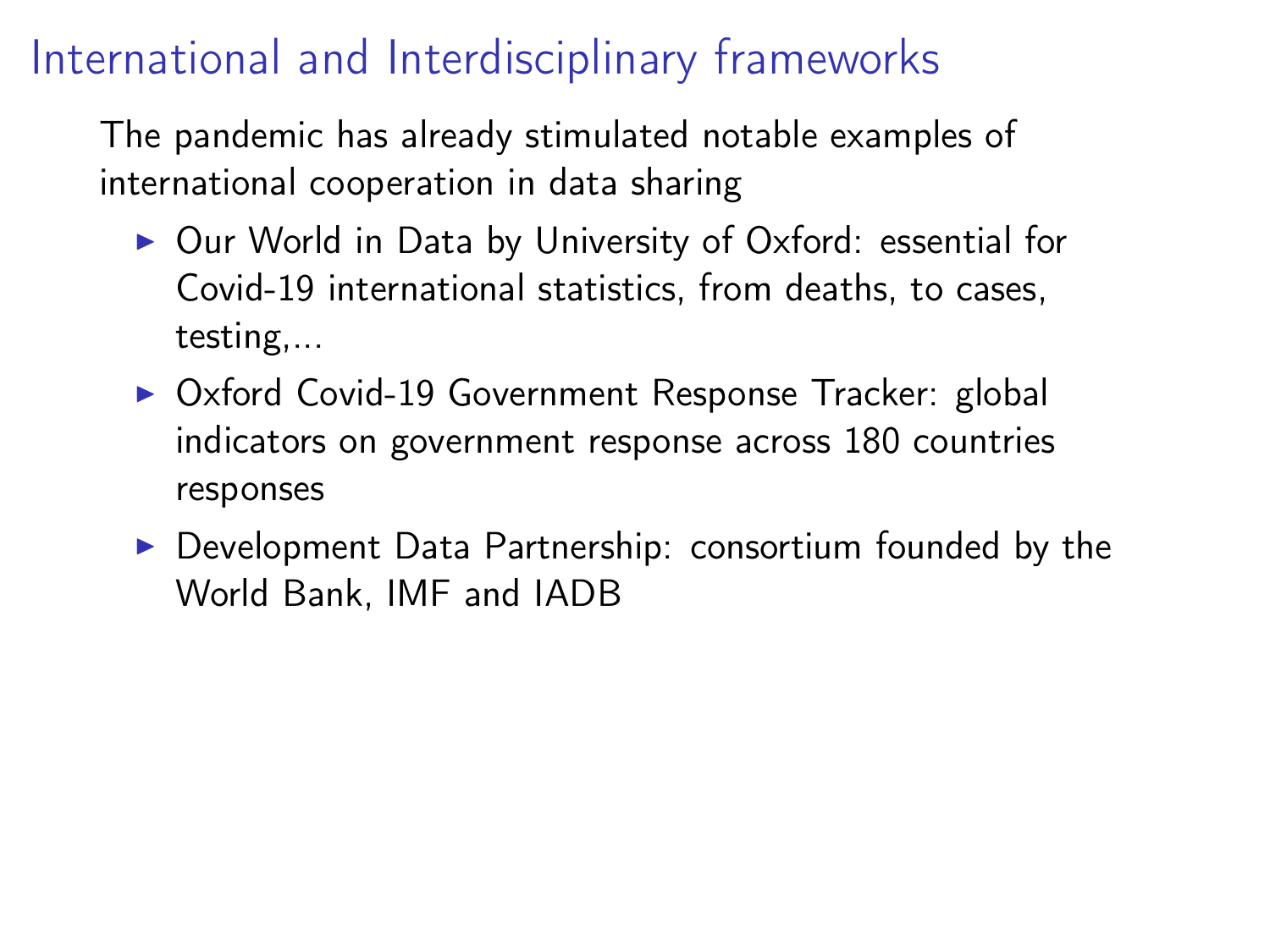#### New gaps, new initiatives?

Data Gaps Initiatives have been successful to fill data gaps after the GFC, showing that international cooperation frameworks can be useful:

- $\triangleright$  to address emerging data needs
- $\blacktriangleright$  enrich set of timely information
- $\triangleright$  strengthen the adoption of statistical data standard
- $\triangleright$  overcome hurdles to data sharing
- $\triangleright$  while safeguarding data privacy

A global perspective is often more effective than national/regional approaches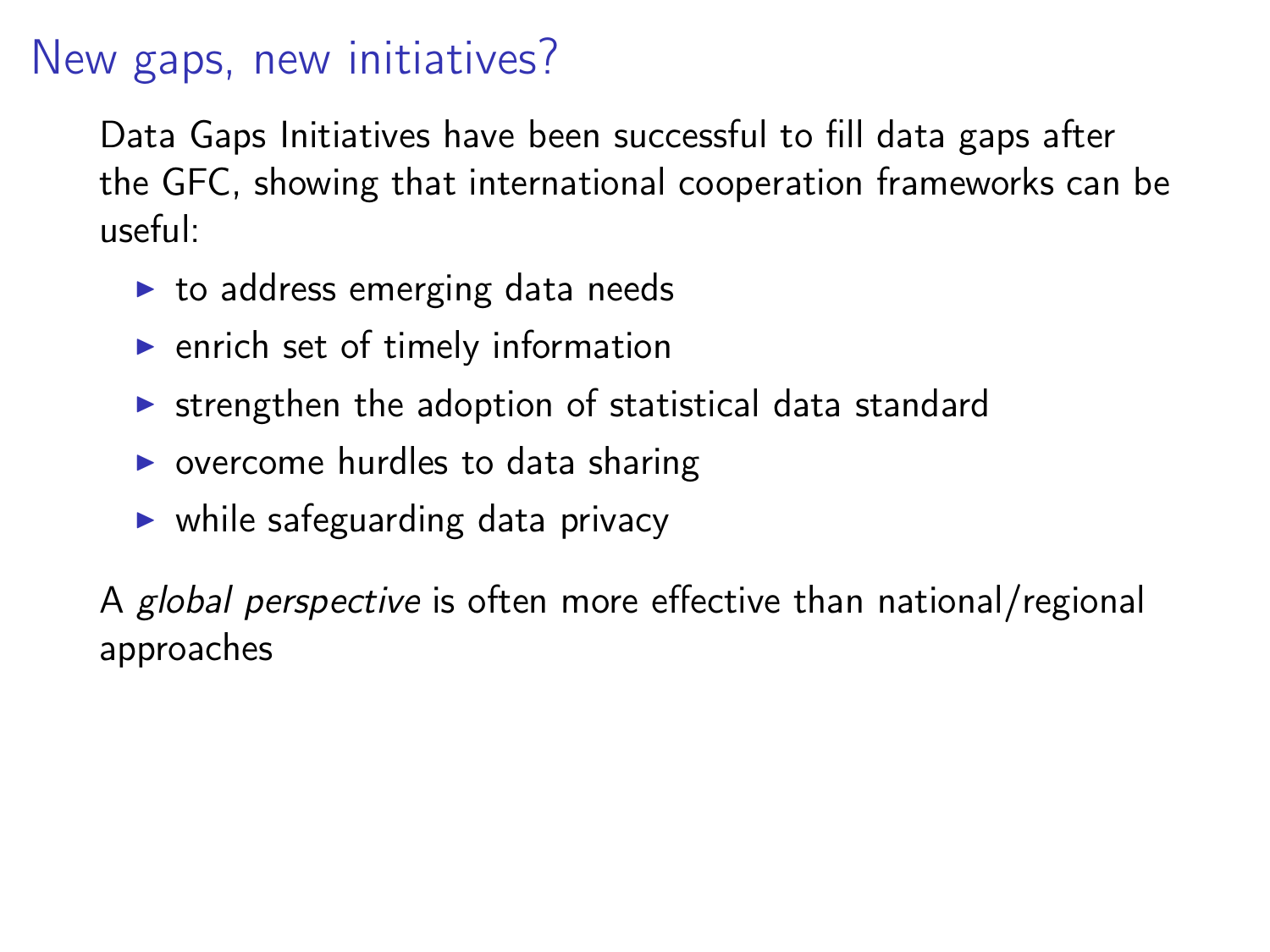# Rising to the challenges of the digital age

Official statistics need to evolve along the whole value chain:

- $\triangleright$  benefiting of new data in the collection phase
- $\triangleright$  strengthening cooperation with private and government sector
- $\triangleright$  improving standardized data publication and international data sharing in distribution phase
- $\triangleright$  at the final stage of the chain, upgrading dissemination techniques to broaden outreach of official statistics, to make them more accessible and more easily understood by the public

Good official statistics can act as first line of defense against misinformation in the digital age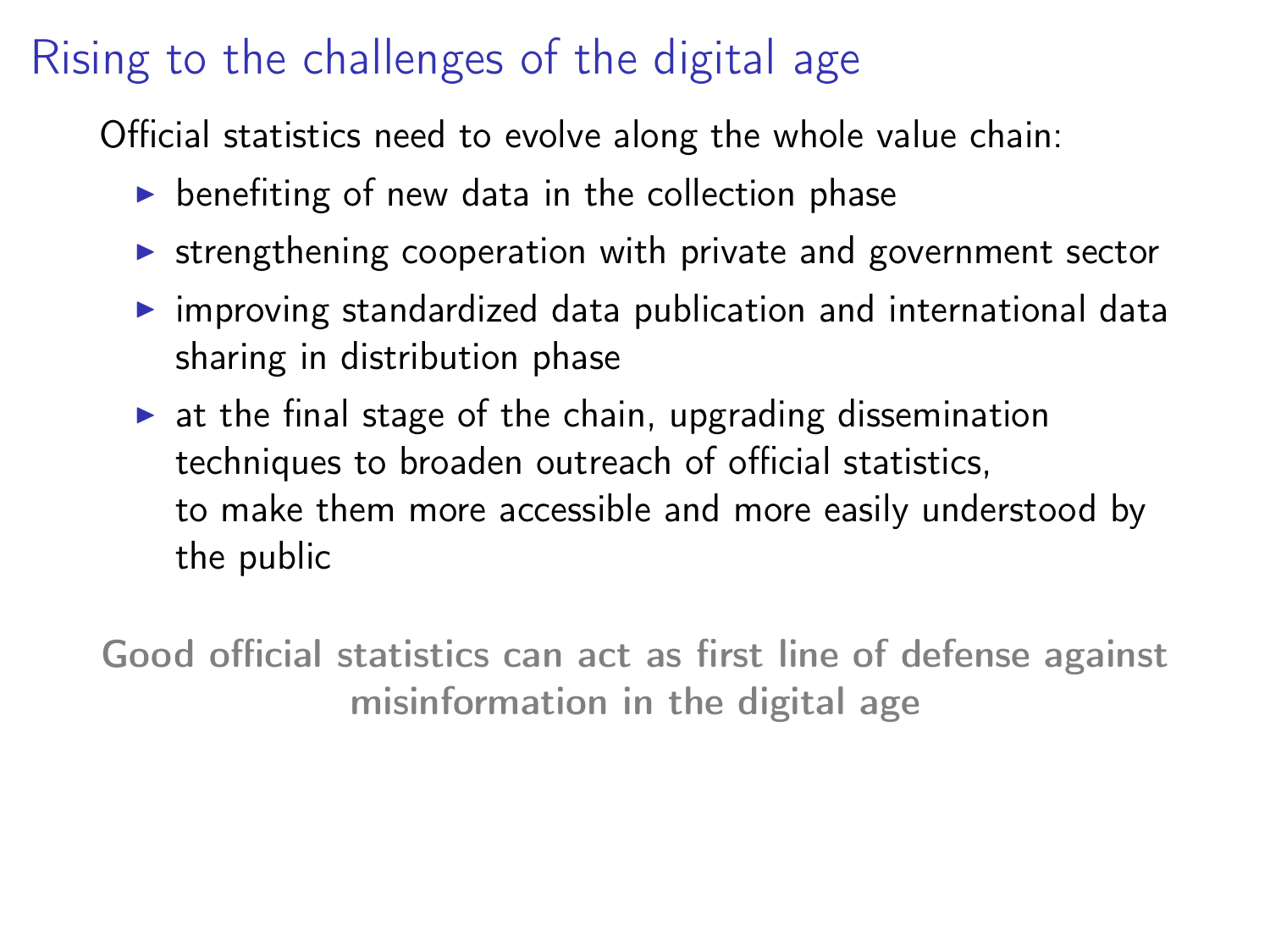# THE END: THANKS!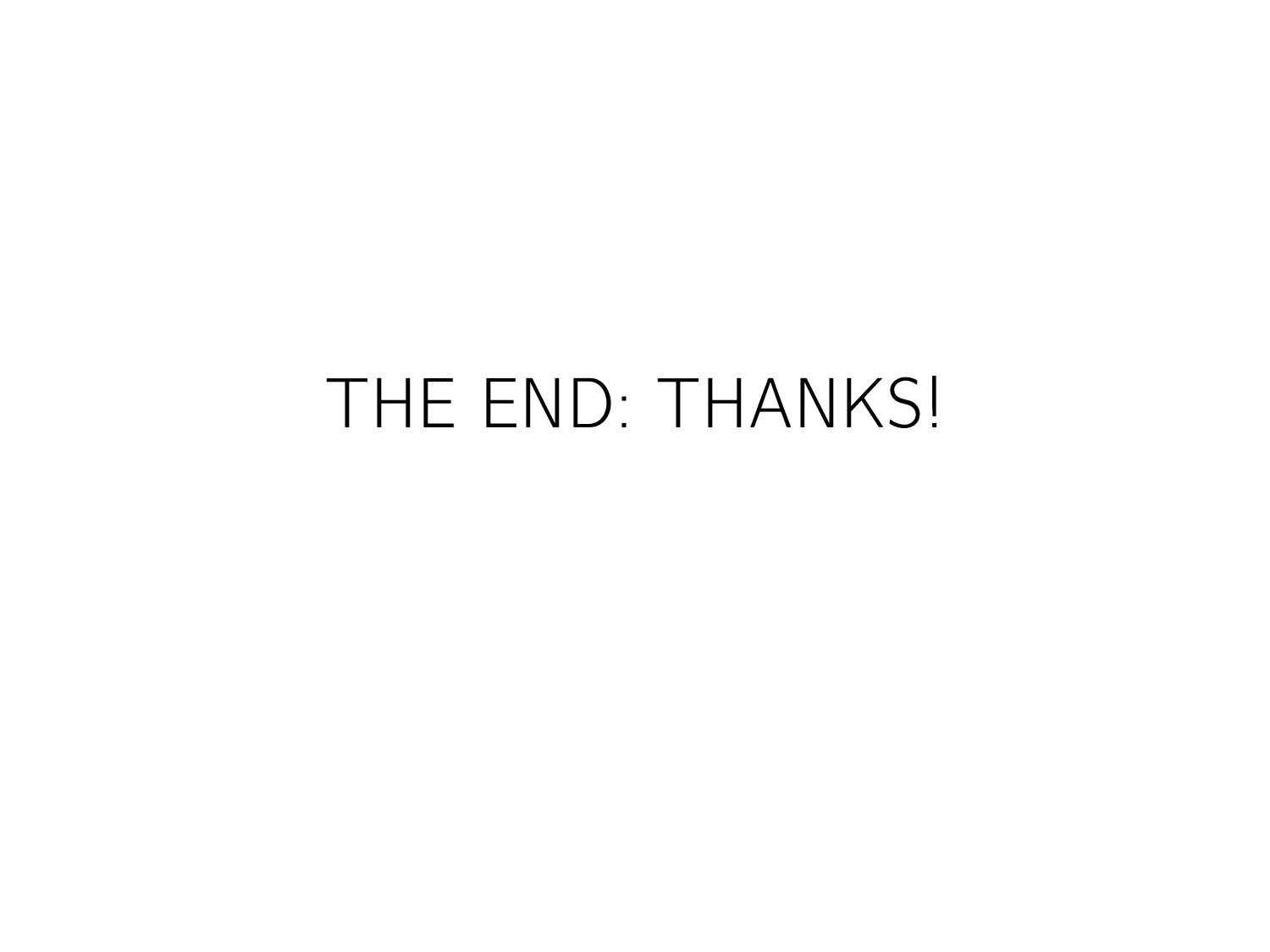#### <span id="page-17-0"></span>The uncertainty spikes following Covid-19



as global searches for "Covid-19 cases" surge